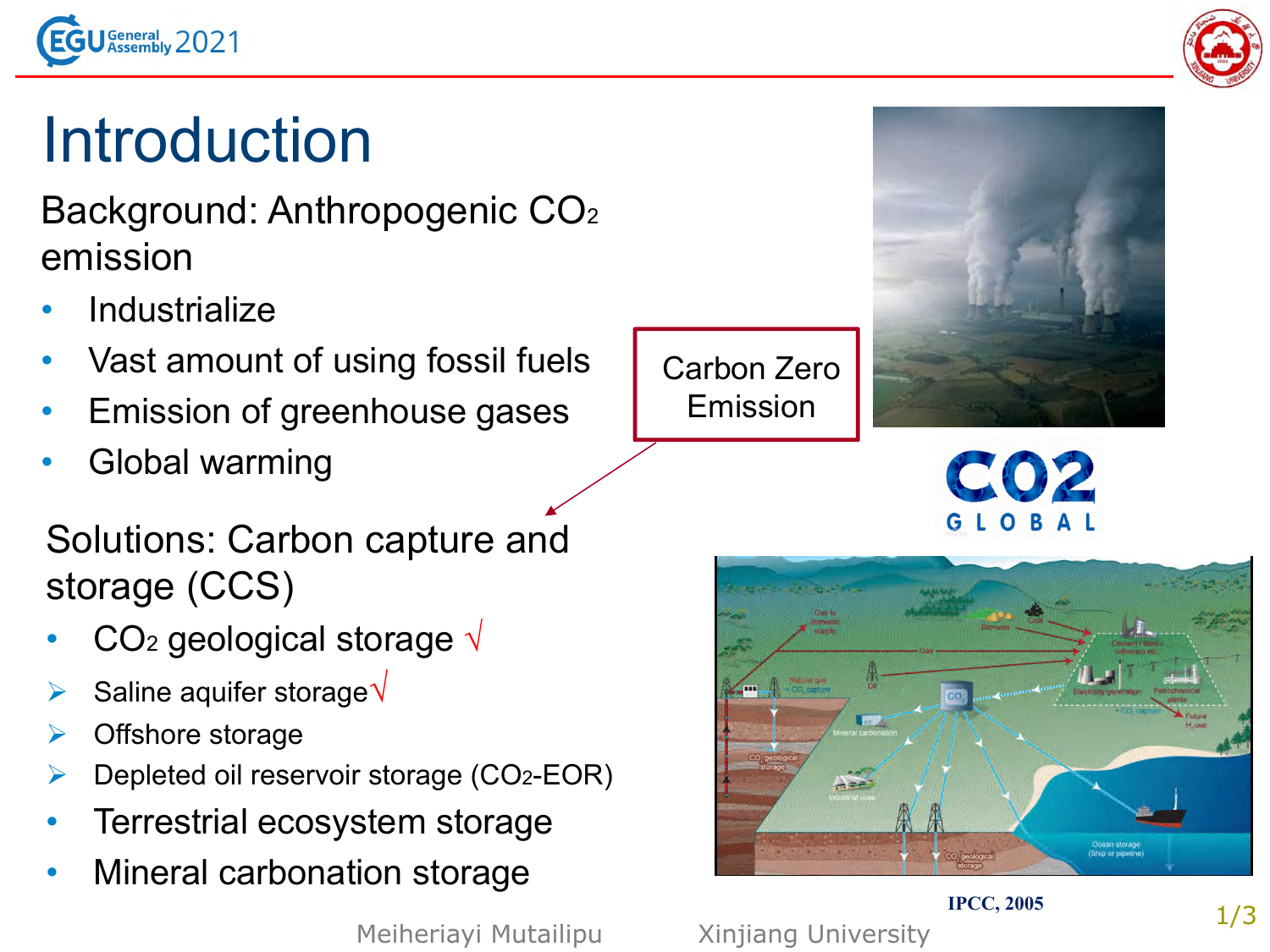



## **CO<sup>2</sup> geological storage: trapping mechanism**

- Structure trapping (or hydrodynamic trapping)
- Mineral dissolution or precipitation of caprock
- Capillary trapping (or residual trapping)
- The capillary entry pressure *pc* estimated by the standard Young–Laplace equation
- $\triangleright$  fluid–fluid and fluid–solid interactions such as interfacial tension *γ* and contact angles *θ*



**http://status.globalccsinstitute.com/**

$$
P_C^{\text{th}} = P_{CO2} - P_{\text{water/brine}} = \frac{2Q_{b,CO2} \cos\theta}{R}
$$

Thus, proper estimation of the interfacial tension (IFT) and wettability between the reservoir fluids, rocks and CO<sup>2</sup> has a significant influence on estimating the carbon storage capacity and efficiency of the reservoir